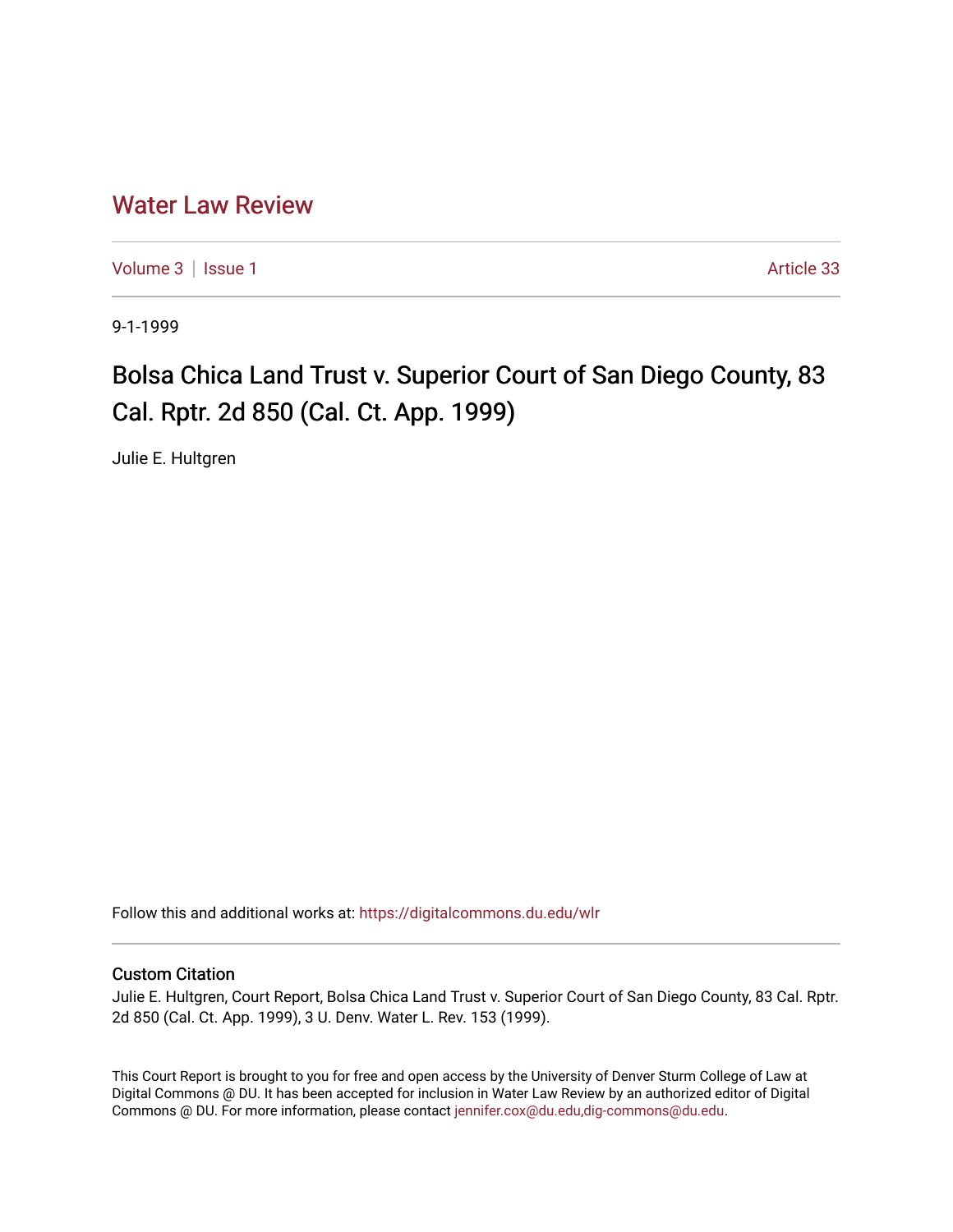## CALIFORNIA

**Bolsa Chica Land Trust v. Superior Court of San Diego County, 83 Cal. Rptr. 2d 850 (Cal. Ct. App. 1999)** (holding that the Coastal Act: (1) did not permit development of environmentally sensitive habitat areas ("ESHA") despite relocation of affected species; (2) did not permit residential development of wetlands despite restoration of other wetlands; and (3) did not permit destruction of an ESHA and wetland for widening of a road without a demonstration that no alternatives existed to maintain current traffic capacity).

A dispute occurred concerning the Local Coastal Program ("LCP"), a plan for the development of a large area of land in southern Orange County ("County") known as Bolsa Chica. The Bolsa Chica area included 1,558 acres of undeveloped wetlands and coastal mesas surrounded on three sides by an urban development and the fourth side by beach, coastal dunes, and bluffs separating the Pacific Ocean. Approximately 1,300 acres of Bolsa Chica included lowlands of both saltwater and freshwater wetlands with dry areas used by wildlife. Flanking the lowlands were two mesas, the Bolsa Chica and Huntington. Both the County and the California Coastal Commission ("Commission") approved an initial land use plan for Bolsa Chica in 1985 which permitted development of 5,700 residential units, a seventy-five acre marina, and a 600-foot-wide navigable ocean channel and breakwater. Concerned about the environmental impacts of the development, the Bolsa Chica Planning Coalition ("Coalition") protested the development.

The Commission made modifications to the LCP and then approved it. The final LCP eliminated the planned marina and navigable ocean channel, eliminated three roads, reduced residential home development to 3,400 homes, 900 of the homes in the lowlands, and increased the planned open space and wetlands restoration area.

The plaintiffs, Bolsa Chica Land Trust ("Trust"), objected to three features of the modified LCP requesting a writ of mandate from the trial court challenging the following provisions of the LCP: (1) the replacement of a degraded eucalyptus grove on Bolsa Chica mesa with a new raptor habitat on Huntington mesa; (2) the residential development the lowland area which the LCP permitted as a means of financing restoration of substantially degraded wetlands; and (3) the elimination of Warner Pond on Bolsa Chica mesa to accommodate for the widening of Warner Avenue.

The trial court held that elimination of the Bolsa Chica mesa and recreation of the habitat on Huntington mesa was consistent with the Coastal Act ("Act"). The trial court stated, however, that the Act did not permit residential development of wetlands even if it would fund restoration of other wetlands and the Act did not permit elimination of Warner Pond to accommodate for a road absent a showing that the